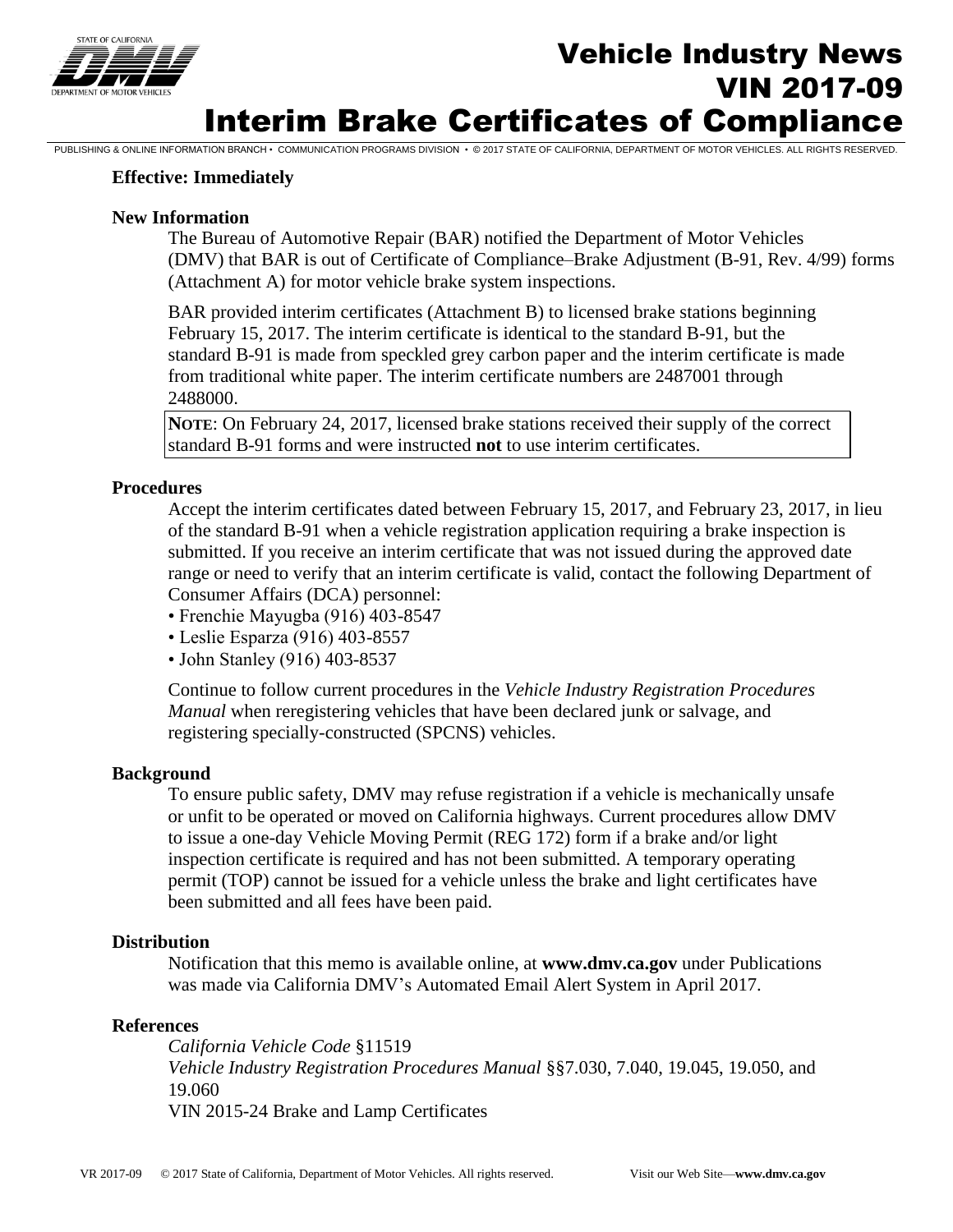# **Contact**

Call the DMV Customer Communications Section at (916) 657-6560 for further clarification of this memo.

Attachments (2)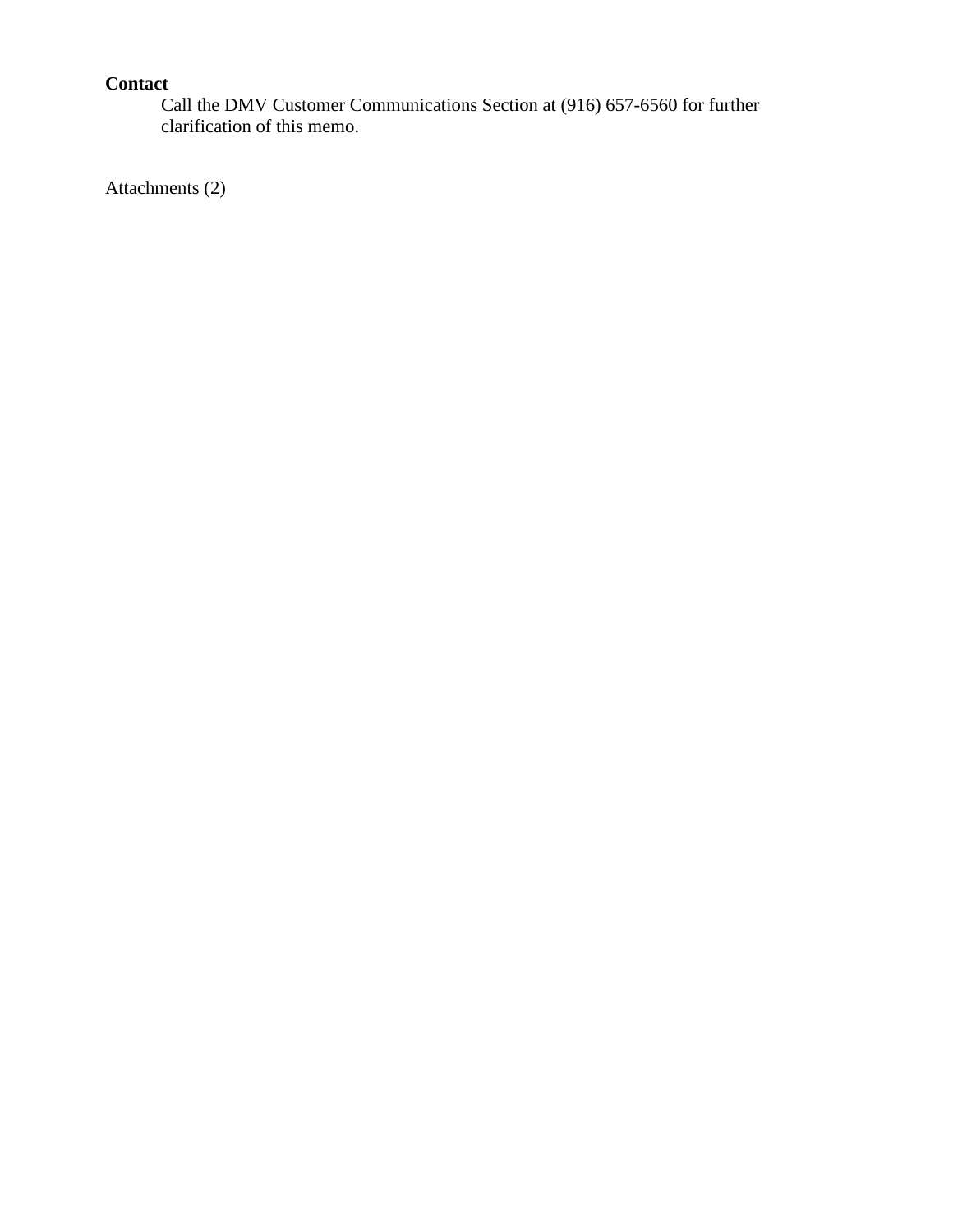## **Attachment A**



BUSINESS, CONSUMER SERVICES, AND HOUSING AGENCY . GOVERNOR EDMUND G. BROWN JR **LICENSING UNIT** 10949 North Mather Boulevard, Rancho Cordova, CA 95670 P (916) 403-8477 F (855) 641-9981 I www.bar.ca.gov



February 15, 2017

California Department of Motor Vehicles All Field Offices

#### RE: Interim Certificate of Compliance - Brake Adjustment

To All Field Office Management and Staff:

Due to unforeseen circumstances, the Bureau of Automotive Repair (BAR) is currently out of certificates of compliance for motor vehicle brake system inspections. BAR anticipates receipt of certificates from its printing contractor within the next 14 days; however, several licensed brake stations have notified us that they are completely out of certificates. Due to this urgent situation and to minimize station and consumer frustration, BAR is implementing an alternative for these stations so they may continue to offer brake system inspection services to their customers.

Effective today, BAR will provide upon request interim certificates (see attached) to licensed brake stations. The interim certificate form is identical to the standard certificate, but differs in paper type and color. Standard certificates are made from speckled grey carbon paper and interim certificates are made from traditional white paper. Once the last interim certificate is distributed, BAR will forward to DMV a list of interim certificate numbers and the Automotive Repair Dealer registration number for stations that received these interim certificates.

BAR will notify DMV of any additional changes that may be necessary. If you have any questions, please contact me directly at (916) 403-8547.

Thank you for your understanding and cooperation in this very important matter.

Sincerely.

Frenchie Mayugba

Licensing Manager Bureau of Automotive Repair

Attachment: Interim Certificate of Compliance - Brake Adjustment